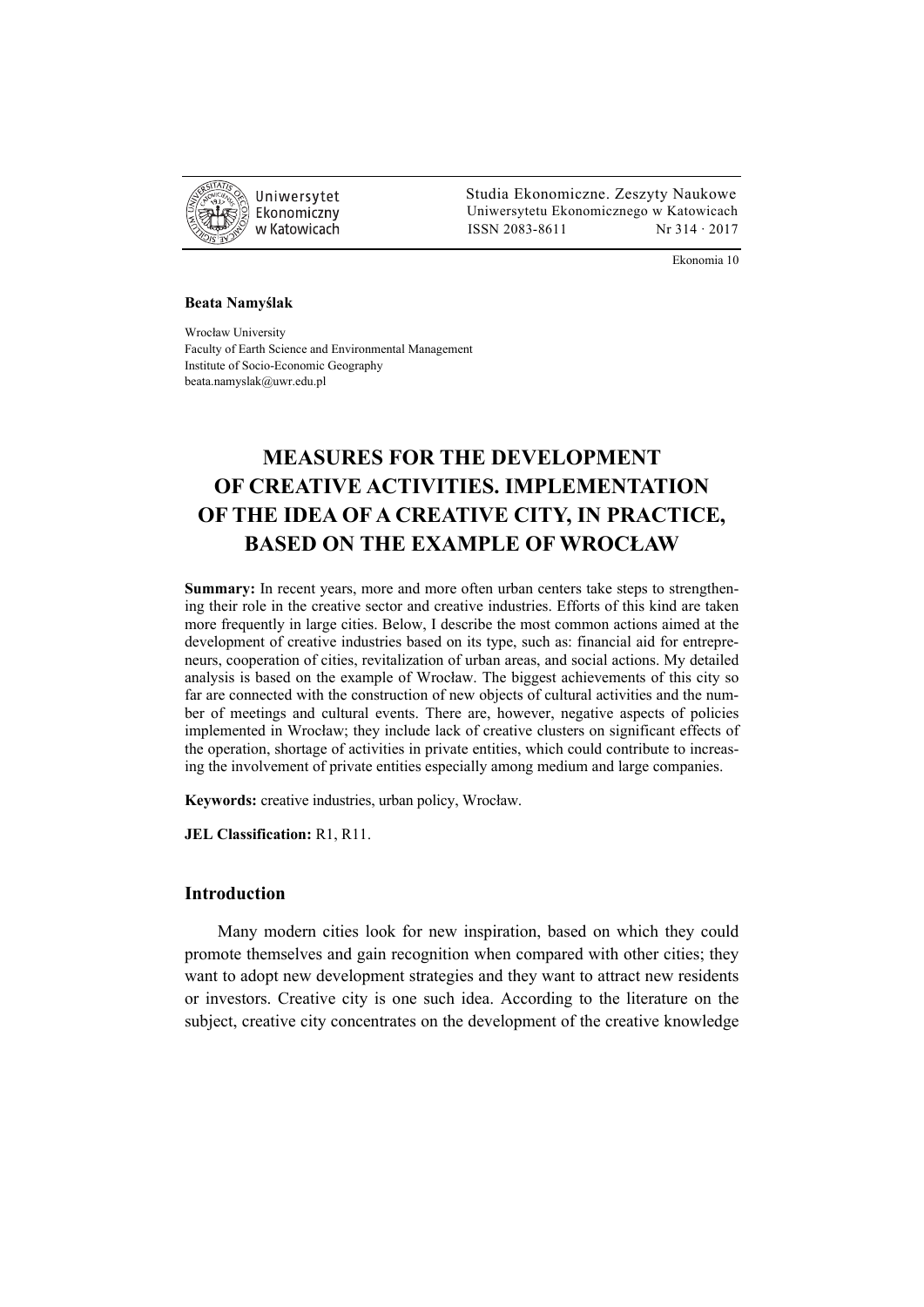sector as part of the national economy, which consists of activities based on intellectual property rooted in culture and science. In particular, the concept of creative cities includes the development of selected types of activities known as creative industries<sup>1</sup>.

The main aim of this article is to present the activities supporting the development of the creative sector, which are or were carried out by selected European cities. My detailed analysis is based on the example of Wrocław.

# **1. The idea of the creative city in the study literature**

There is no single definition of a creative city. The researchers of this idea emphasize different aspects, e.g. they clearly emphasize social factors. However, the majority of determinants of a creative city include the following features:

- striving to attract and retain contributors to the creative sector, who are entrepreneurial and easily adopt to changing conditions; people who form environment;
- contributing to the establishment and strengthening of the market entities which represent the creative sector, including creative activities;
- investing in institutions and infrastructure projects which support social capital and build a strategic advantage in relation to other urban centers.

Table 1 compares the definitions of a creative city by selected authors [Tőrnqvist, 1983; Batten, 1995; Hall, 2000; Landry, 2000; Florida, 2002; Hospers, 2003; Bradford, 2004; Edvinsson, 2006; Klasik, 2008; Pratt, 2010]. The characteristics were ranked from the mentioned most often to those mentioned much less often − two to three times. Features highlighted by all the investigators had defined human capital through education of the residents, their skills, creativity, activity. According to C. Landry [2000], for example − forming new face of modern economy contributes to the increase of the quality of human capital, increase requirements in terms of education, competence, which is a component and the derivative of economic development. G.J. Hospers [2003] is the only analyst who draws attention to population. In his opinion, the creativity of the city based on population figures must exceed a certain critical mass that could lead to interpersonal interactions.

 $\overline{a}$ 1

In the study literature the creative knowledge sector is divided into two groups: creative industries (e.g., publishing, new media, photography, design, visual arts, crafts, film, music), and knowledge intensive industries (e.g., the ICT sector, finances and other services for business, R&D) [e.g. Department of Culture, Media and Sport, 2001]. This article reviews the former, which are an important, however, not the only part of the creative sector.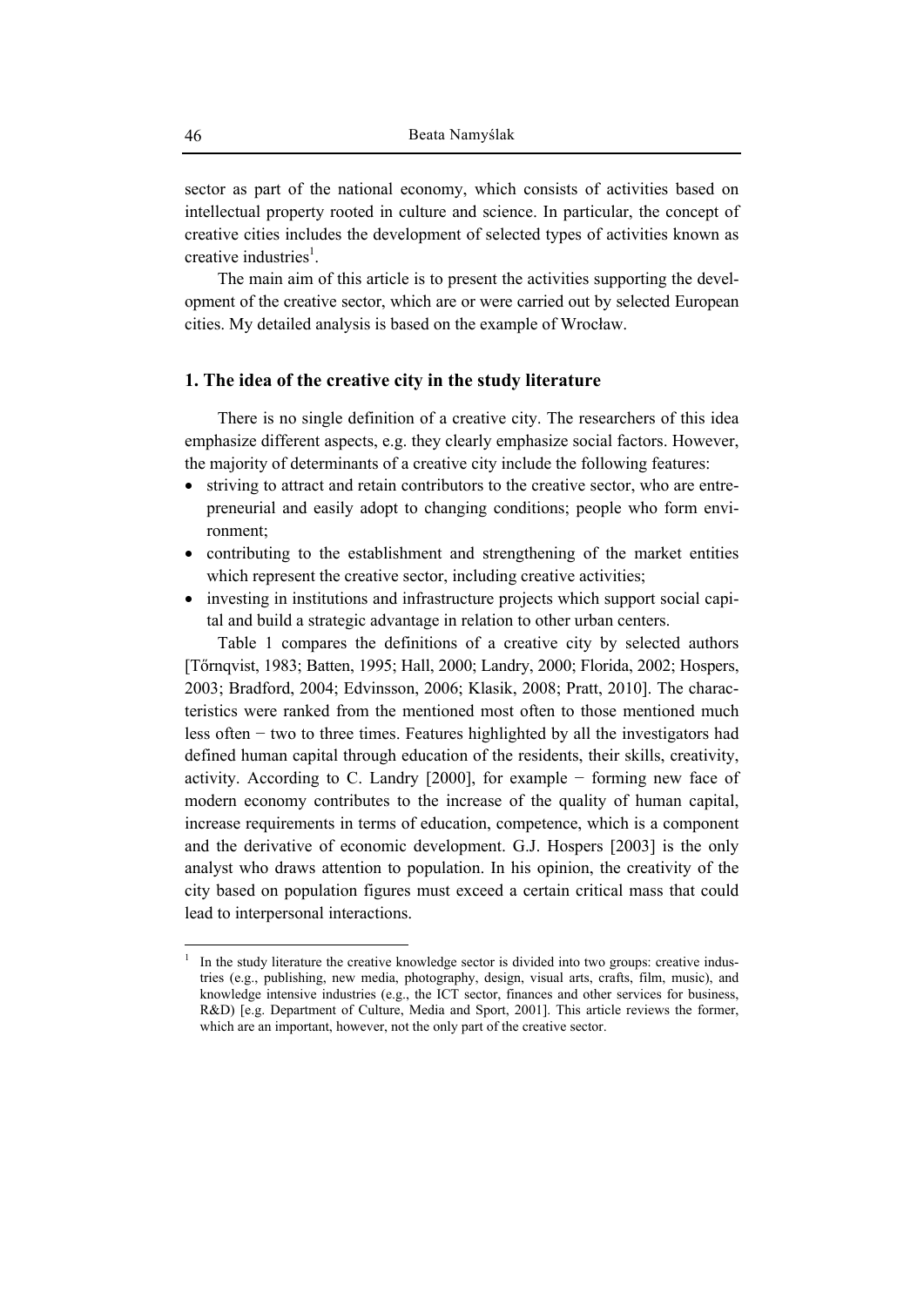| Determinant of development of a creative city        | The author definition                                  |
|------------------------------------------------------|--------------------------------------------------------|
| Human capital (education, competence, creativeness,  | D.F. Batten, N. Bradford, L. Edvinsson, R. Florida,    |
| enterpreneurship)                                    | P. Hall, G.J. Hospers, A. Klasik, C. Landry, A. Pratt, |
|                                                      | G. Törnqvist                                           |
| Innovation/high technologies                         | D.F. Batten, N. Bradford, L. Edvinsson, R. Florida,    |
|                                                      | P. Hall, G. Tőrngvist                                  |
| Institutional potential                              | D.F. Batten, N. Bradford, R. Florida, G.J. Hospers,    |
|                                                      | A. Klasik, C. Landry                                   |
| Governance                                           | N. Bradford, L. Edvinsson, C. Landry, A. Pratt         |
| Quality of life (establishing new urban spaces, free | P. Hall, A. Klasik, C. Landry                          |
| $time$ culture)                                      |                                                        |
| Social differentiation                               | N. Bradford, C. Landry, A. Pratt                       |
| Forms of cooperation (networks, clusters)            | N. Bradford, C. Landry, A. Pratt                       |

**Table 1.** Determinants of development of a creative city by various researchers

The authors also mention the importance of technological capacity, which together with innovation leads to constant stimulation of economy and institutional capacity, considered as the initial condition, without which it is difficult to achieve the intended goals. Also, they write about the importance of various forms of cooperation (networks, clusters), the leadership of the city (governance) related to the broadly understood management organization, social differentiation encouraging people to communicate and mutual acceptance, and quality of life as perceived through the prism of, among others, processes affecting the development of revitalization and leisure (the leisure economy).

It is in such a model − according to the authors – which redefines resources of the city, it becomes easier to attract and retain of persons and entities representing the creative sector. The beginning of operations is generally focused on resources and internal potential, such as human, cultural, artistic and intellectual resources.

# **2. Implementation of the idea of a creative city, in practice**

In recent years, more and more often urban centers take steps to strengthening their role in the creative sector and creative industries. Efforts of this kind are taken more frequently in large cities, which, due to the complementarity of services and social diversity, are usually a better area for the introduction of new ideas including the idea of creative city. Below, I describe the most common actions aimed at the development of creative industries based on its type.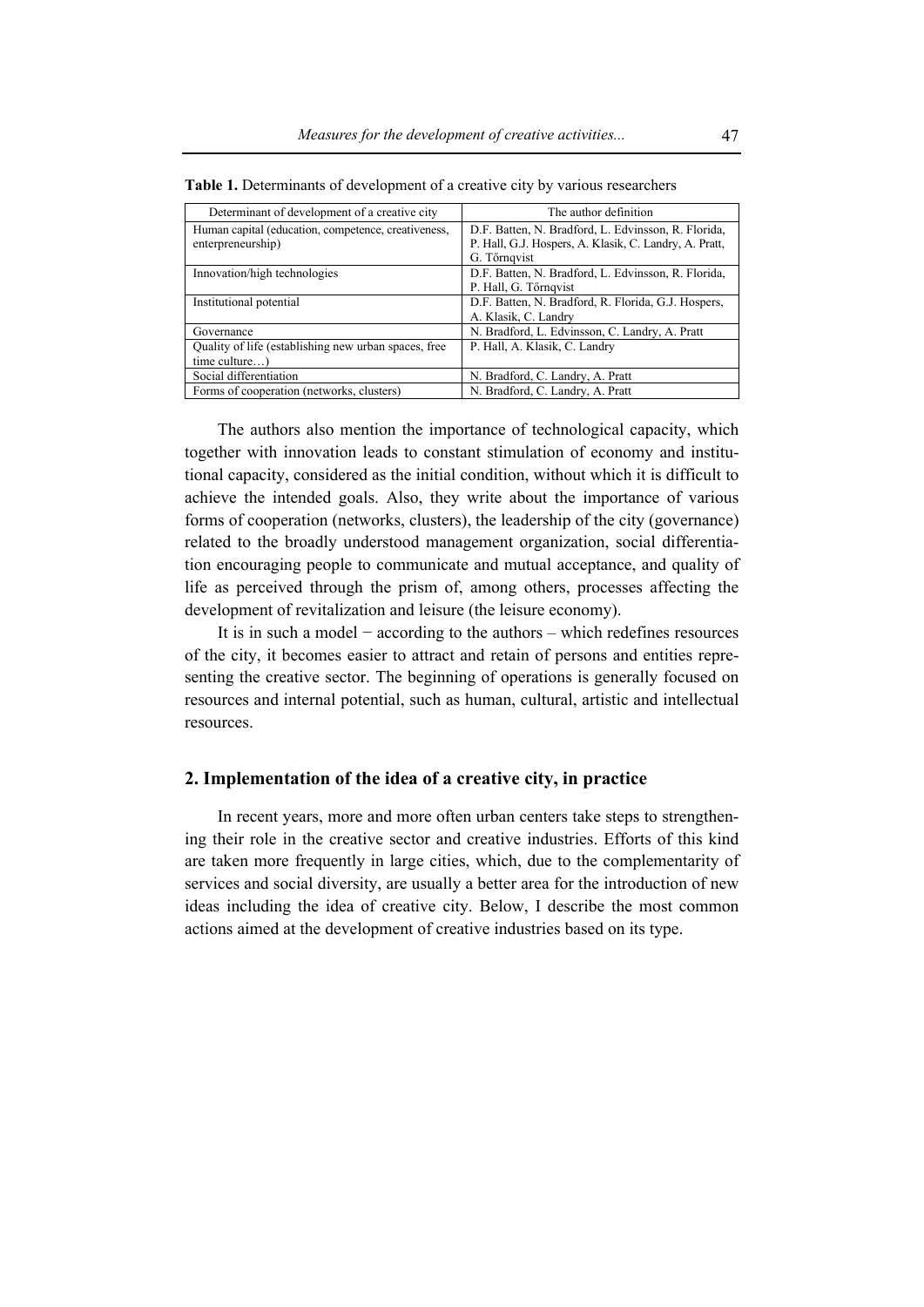### **2.1. Financial aid for enterpreneurs**

The actions of financial nature can be divided into nationwide and local in nature, that is, they are restricted to particular cities/urban regions [e.g. Throsby, 2010; Towse, 2011; Noga, 2014]. An example of the program on a national level is an Australian 'Creative Nation', whose idea is to lower tax rates for companies representing the creative field. In the UK, in turn, they decided to solve the general problem associated with short time operation of micro-enterprises by implementing special tax deductions. Financial assistance may also be arbitrarily redirected to selected fields. In the Scandinavian countries, for example, there is the most extensive network of libraries with clearly more volume than in Southern Europe. Also, they consider as important VAT on their products/services in the field of creative activity; for example, VAT on books in the European Union ranges from 0% (United Kingdom) to 10% (Austria) and in the case of e-books from a few to more than 20%, which greatly affects the price of books and the volume of demand. The project 'Going for Gold' in Amsterdam is yet another program on a local scale based on the idea of prioritizing the creative sector.

The EU funds might have some influence on creative activity in the market. They enable various forms of subsidy under the operational programs or projects. Good examples are revitalization projects connected with the improvement of quality of space and the possibility of creating new businesses. Foreign direct investment (FDI) is considered as a relatively small part of creative activity. Foreign investors only participate in the projects in a few areas: entertainment, media and publishing. Additional income can also be derived from gaming and lottery (e.g. Sports Lottery), non-governmental organizations (e.g. Business Angels), as well as private sponsors. Generally, however, most of financial programs/activities are a top-down (national) projects, therefore they have greater impact.

### **2.2. Cooperation of cities**

Networks are formed by cities with similar creative sector profiles. The purpose of networking is to exchange experiences and know-how that can be a source of inspiration in the development of local policies. Network-forming contributes to the development of creative industries by strengthening the potential of cooperating cities.

The most prestigious network is the UNESCO Creative Cities Network. It was designed as a network of excellence including the cities of similar specialty profiles. The most important areas of interest included literature, film, music,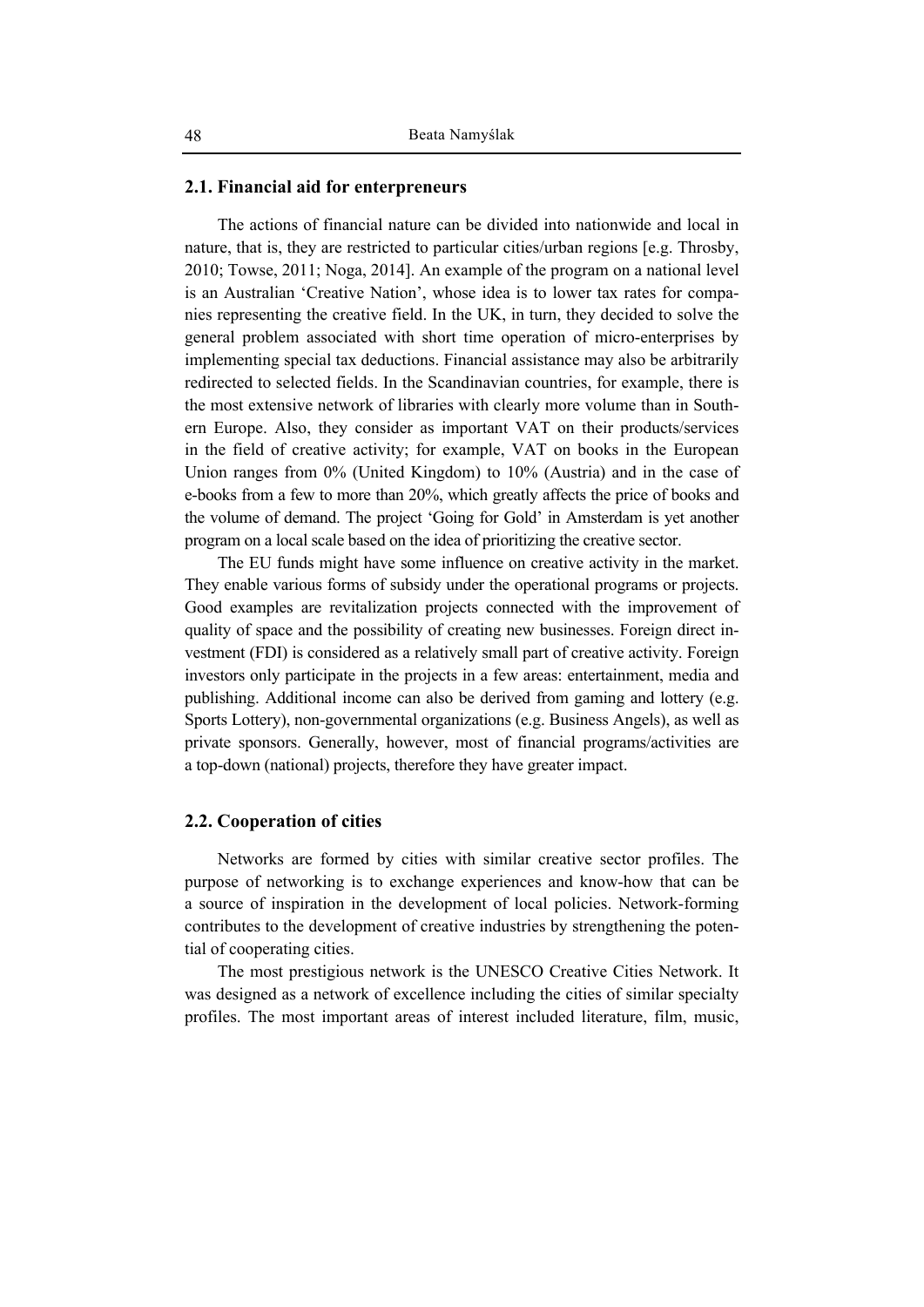crafts and folk art, design, media arts and gastronomy [*Creative Cities Network UNESCO*, 2016]. So far, there are 116 cities in the network, including two Polish cities: Kraków (literature) and Katowice (music). The other kind of network is Eurocities. Its purpose is to promote the inclusion of cities based on the European Union policies. Currently, approximately 140 cities in more than 30 countries have the status of a full member. In general, working groups connected with culture concentrate on the following purposes: presentation of on-going projects in European cities, consultation on a variety of acts and resolutions, preparation of documents and research projects. Creative Cities Network of Canada (CCNC) is an example of national networking. It currently includes over 120 municipalities from across Canada who are interested in cultural cooperation and in policy based on cultural heritage. The competition for the title of the European Capital of Culture is one of the most interesting near-network initiatives. It is based on a long-term strategy for the development of culture and the creation of a sustainable connections between business and culture. In conclusion, the idea of setting up a network of creative cities is not very widespread. There are several reasons for that situation. The UNESCO Creative Cities Network is designed for elite candidates and it is very difficult to get to the network. Forming national networks is relatively new an idea and perhaps because of that fact the idea has not yet been accepted by many countries. Canadian and Australian cities are most often described in literature as examples of best performing cities. The Eurocities network is fairly well known, but there aren't many candidates for the culture forum. Some cities who belong to the Eurocities network do not work in task-oriented forums. The European Capital of Culture is the most popular contest and every year there are cities willing to win the title, so it is necessary to organize the competition in order to find a winner. The cities are eager to compete with each other although the statistical data and literature of the subject show that in most of the cases there are fewer benefits than they expect when applying for the ECC.

# **2.3. Establishing creative clusters**

The growing importance of the cluster concept as a sophisticated form cooperation, considered by some scholars as an (almost) perfect form of cooperation, is connected with the fact that companies' productivity and innovation initiatives are growing. Creative clusters were described by, for example, Bassett and other analysts [2002], Darchen and Tremblay [2015], Harvey and others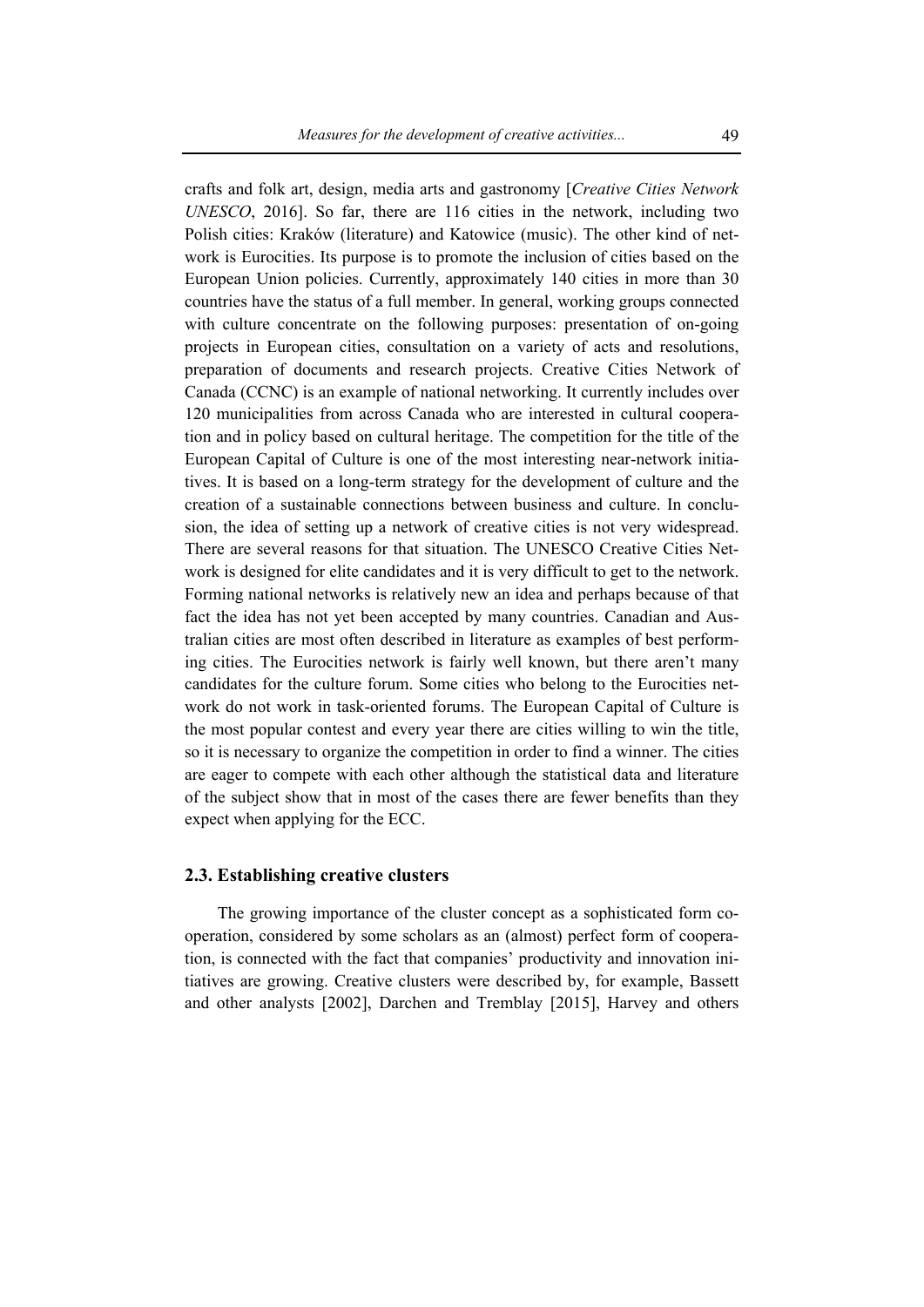[2012], Heebels and Van Aalst [2010], Krätke [2004], and in the Polish literature, for example, Jankowska [2012], Klemens [2012]. In some cases the government/the EU decide to turn entrepreneurs on to establishing creative clusters. In 2003, The European Commission told Polish authorities that only in Poland development policy based on clusters was neither designed not implemented, therefore Poland intensively works in order to change this. Only in the period from 2007-2013 was Poland able to use over 100 million euros to support cluster initiatives in the framework of the PO Innovative Economy (Objective 5.1. Supporting cooperative supra-regional relations). In the EU documents the policy based on clusters is usually connected with the problems of small and medium enterprises.

Data on creative clusters in Poland are quite scarce. According to the European Cluster Observatory [2012] there is only two clusters of creative activity − one in the field of crafts and one in the printing and publishing sector. That is definitely not a full report (probably due to the adopted criteria). Polish Agency for Enterprise Development [*Benchmarking klastrów w Polsce*, 2013] listed 14 creative clusters. This database is also not perfect. Firstly, because some clusters are not geographically defined, which raises the presumption that, in fact, their work based on the principles of clustering is rather limited, and secondly, the impact of cluster is not measured in any way. In this group, only four clusters belong to the group of creative activity, including the one whose creativity is considered as business profile (Media Cluster of Łódź). Moreover, S. Szultka and others [Szultka (ed.), 2012] listed 11 creative clusters, and Namyślak [2014] – 5 clusters and 13 cluster initiatives. Clusters/initiatives connected with new media dominate that kind of activity. The above data illustrate the fact that the number of creative clusters in Poland is inadequate in relation to the potential of Polish economy. Also, the data show that businesses are still in the growth phase and/or only in an embryonic stage. There are complicated reasons connected with this situation. First of all, there are psychological obstacles − the lack of trust in others, unwillingness to cooperate, the fear of takeover by competition interested in innovative solutions. Secondly, there are legal and administrative barriers connected, for example, with the Public Financing Act, which prohibits public institutions in the R&D sector to invest in venture business. Thirdly, there is insufficient research on clusters in Poland. As the result of that, the quality of existing clusters is not properly evaluated and analysts are unable to show the real benefits of coopetition. Creative industries cannot develop because of the above mentioned factors. Creative economy is in fact deprived of normal and mature forms of clustering.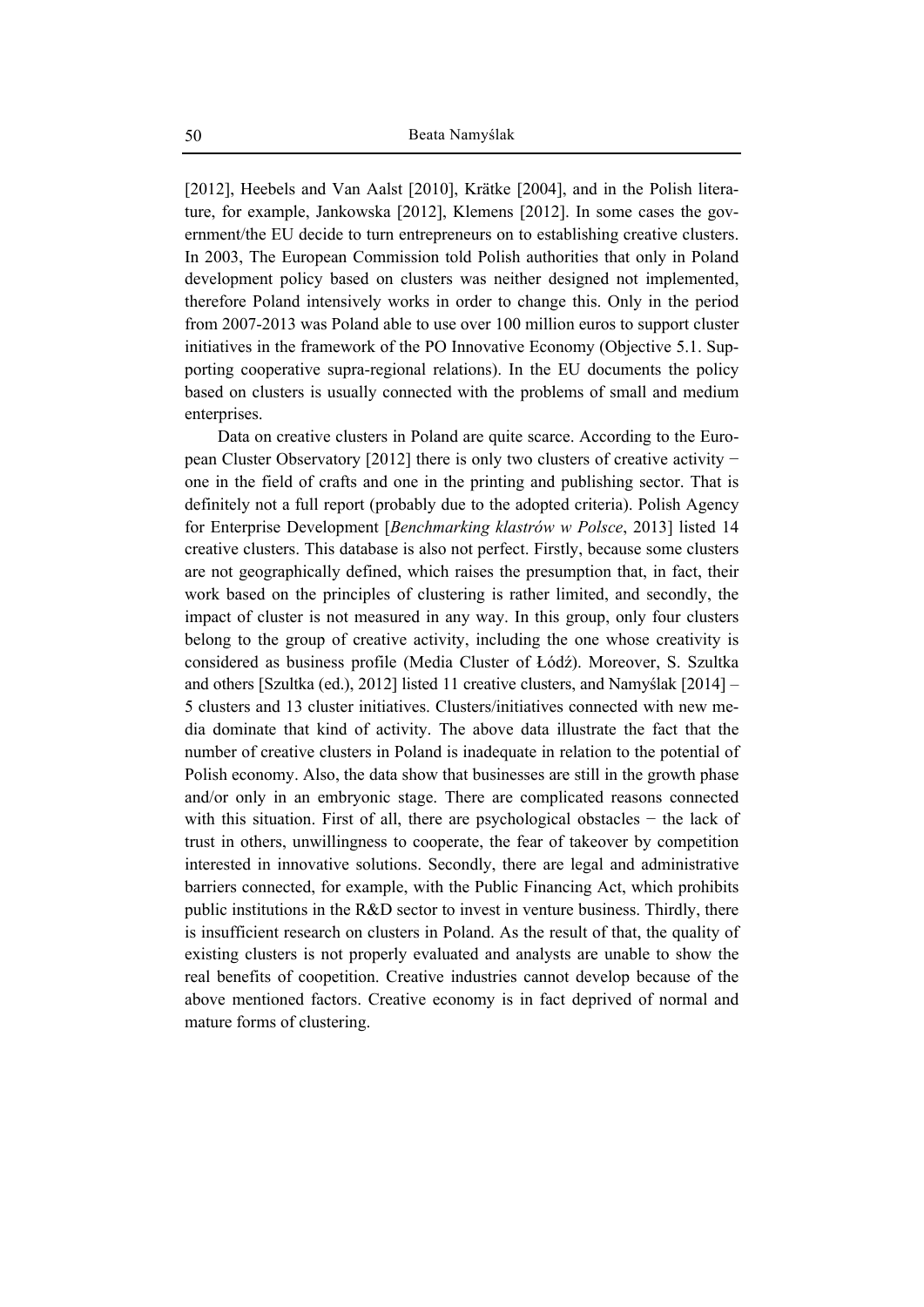### **2.4. The revitalization of urban areas**

Another form of actions is the revitalization of urban areas and including them into cultural sector [e.g. Comunian, 2011; Colomb, 2012]. It is usually a part of bigger changes in urban policy. Small live-work-play projects which mostly include establishing new urban space in degraded neighborhoods are also popular. The first projects which included industrial facilities originated in the 1960's and the 1970's (e.g. *Roundhouse Community Arts and Recreation Centre*  in London and Melkweg – the musical club in Amsterdam in buildings of old dairy). They mostly were a bottom-up initiatives, and with time they were transformed into professional cultural institutions. In later years, there were many more projects of that kind, which included not only inactive industrial sites, but also the old railway and freight docks and similar sites, e.g. *Rote Fabrik* in Zurich, Modern Art Centres: *Tate Modern* in London, *Rooseum* in Malmö and *Le Magasin* in Grenoble, often mentioned *Musée d'Orsay* – The Impressionist Gallery in Paris, and many waterfronts in Paris, Liverpool, London, Duisburg or Hamburg. There are also known examples of the whole quarter revitalization for creative industries. It is worth mentioning two cases outside of Europe: South Houston (SoHo) – part of Manhattan, where degraded warehouses changed into artistic area with plenty of museums, galleries and apartment buildings, and Art Zone 798 in Beijing, where new exhibitions, publishing houses, etc., were created in the place of closed military factory.

The decline of manufacturing industries contributed to increased use of old factories and railway stations in Poland as parts of the revitalization program. However, revitalization of this kind is not an easy undertaking. Financial and ownership aspects are very important, therefore only large investments made mostly by the local authorities can contribute to major revitalization of an object/area. The examples of successful revitalization in Poland are: the Warsaw Uprising Museum, The Artistic Center "Cane Fabric" in Warsaw, the City Museum of Toys in Karpacz, the Historical Museum of Kraków, or The Mazovia Centre of Modern Art "Electric power station" in Radom. A lot of such projects are registered in Łódź, where revitalization includes different objects constructed in the heyday of the textile industry in the late nineteenth and twentieth centuries. Their interiors are used, among others, as museums. In some cases the process revitalization is connected with new spatial management in their neighborhood, e.g. recreational areas or boulevards. Also, they revitalized the big areas of Kazimierz district in Kraków which became a booming cultural, artistic and bohemian entertainment center, but at the same time it still had the characteris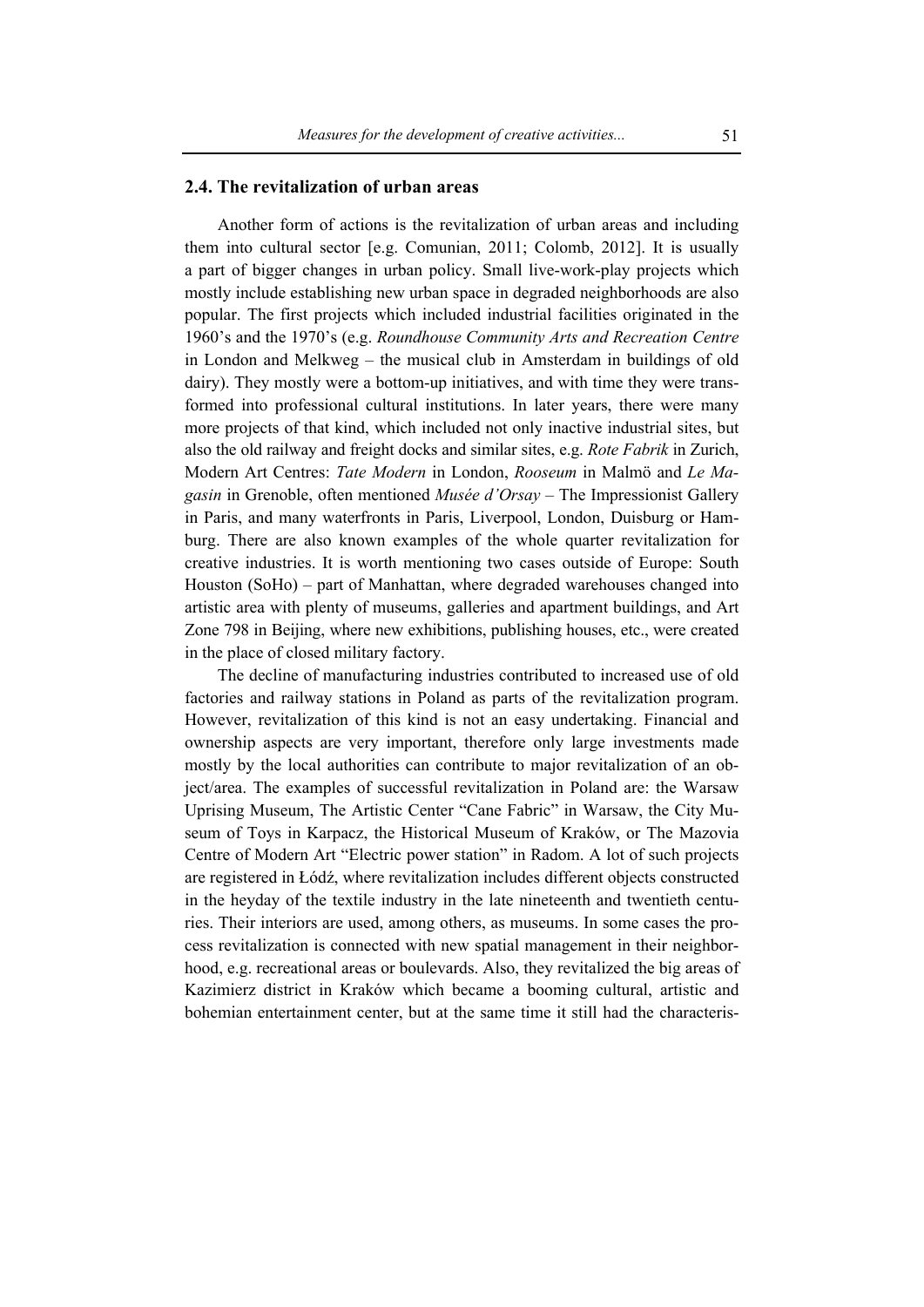tics of a somewhat mysterious district [Murzyn-Kupisz, 2016]. Sometimes, industrial objects without prior restoration are used in cultural projects; for example, the Szombierki heat-and-power plant in Bytom, was used to host the International Conference on Modern Contemporary Dance Festival, 'Teatromania' festival and other cultural projects.

### **2.5. Social activities**

Social actions assume very different forms [e.g. Throsby, 2010; Towse, 2011; Karwińska, 2014]. For example, almost all EU countries (except Germany) agreed that higher level art schools will be financed from the state budget. Also, they started implementing various programs aimed at increasing interest in creative activities by parents and children. In Poland, we implemented the program entitled 'Buy your child an instrument', we increased the number of music and art classes in primary and secondary schools. By introducing free admission to museums, actions are taken to popularize the activities and interests of different groups of people.

In many countries, there is a shortage of managers in cultural sector. The program entitled 'Creative Europe' and other projects were implemented as the remedy. As participants to the program, managers from different cultural institutions could complete an internship in similar centers located abroad. They pay much attention to the mobility of creative people. In Holland, for example, they opened the so-called Academy of Excellence, where 20 artists representing various areas came and stayed in the Netherlands for a period of one year in order for them to contribute their art to the country. Low entry barriers and openness of the countries would definitely contribute to increasing the mobility of people, but today, under new conditions in Europe, the continent rather goes in the opposite direction, therefore increasing openness to flows of residents/artists may be getting harder.

### **2.6. Other activities**

Other projects to support creative industries may include a variety of promotional projects. It even is fashionable to form slogans promoting the city, for example: 'Berlin − a city of talent', 'Toruń − gothic touch', 'Lublin − city of inspiration' (the slogans often refer to creativity). Sometimes they are based on already established resources/tradition (Vienna − music, Paris − fashion), and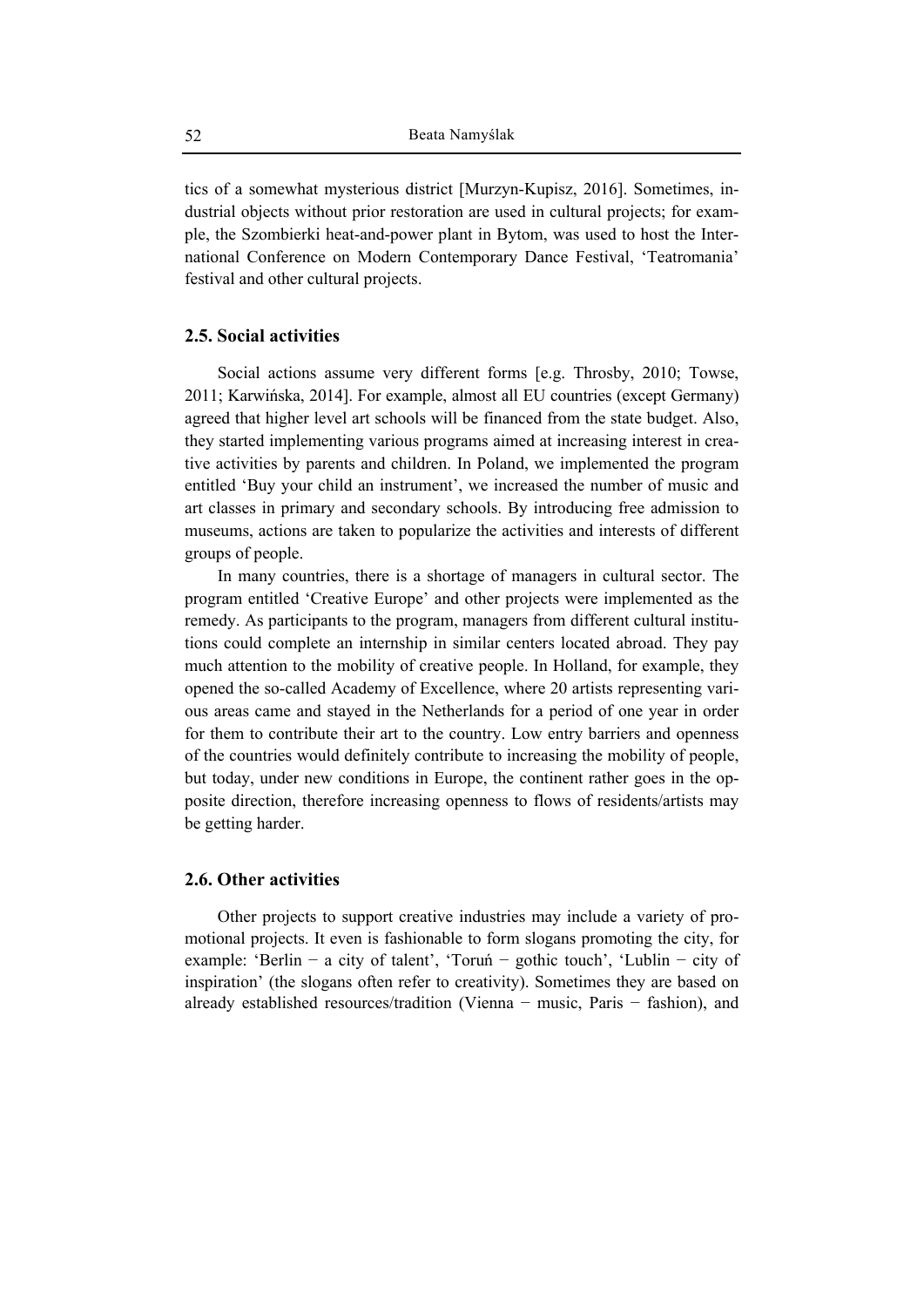sometimes they are based on current resources (Lyon Games). Sometimes promotion activities are introduced in wider creative contexts of regional brands and they are connected with several important functions: identification, warranty (providing certain quality), promotional, economic, protection against unfair followers and acceleration of decision-making process concerning the use of the city's offer [cf. Anholt, 2008; Smalec, 2009].

One other kind of activity is the construction of new cultural centers which would start changing the character of the district/city and giving it a new face. A well-known example of this kind of project is the Guggenheim Museum in Bilbao, whose activities became one of the ways Bilbao was able to overcome the crisis of the 1975. The project had a significant impact on the city. There was an increase in the number of tourists mostly staying in Bilbao for more than one day. It created more than 9,000 new jobs.

# **3. Implementation of the idea of a creative city based on the example of Wrocław**

Wrocław is the subject of detailed analysis of the scope of creative activities. The activities implemented in the city are grouped according to the previously presented division.

### **3.1. Financial assistance aimed at supporting entrepreneurs**

- Due to the efforts to achieve the target, which was the formation of craft and artistic character of the Nadodrze district<sup>2</sup>, they introduced preferential rent for entrepreneurs in the field of creative industries operating in the area.
- In connection with the plans for the deposit of Wrocław application for the status of the UNESCO Creative Cities in the field of literature, they increased the number of bookstores in the city center and offered them temporary relief tenancies.
- The impact of EU funds is significant; e.g. in connection with the process of revitalization and construction of new facilities for art schools at various levels.
- There is a noticeable shortage of large private entities − 99.9% of them do not employ more than 9 persons. (An exception is the ATM Group – the important Polish TV producer, which is located in Bielany Wrocławskie). The share of FDI is 2%, and mixed capital is 2.5%.

 $\overline{a}$ 

<sup>2</sup> The area known as Nadodrze involves parts of three adjacent geodetic areas: Old Town (Stare Miasto), Kleczków and Plac Grunwaldzki.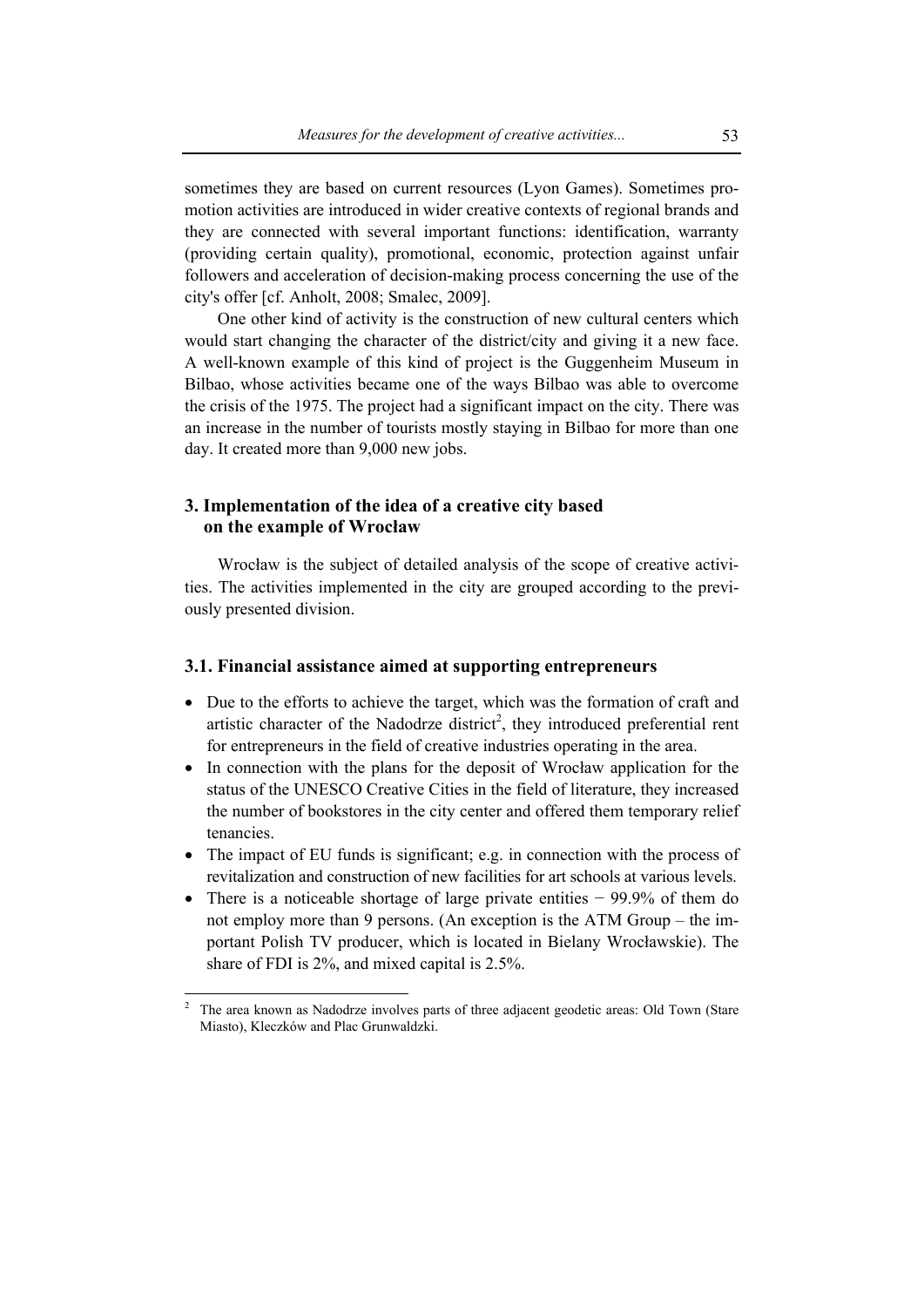# **3.2. Cooperation of cities**

- Wrocław intends to apply for the title of UNESCO Creative City in the field of literature. For this purpose, various activities are undertaken; they include book festivals, book fairs, meetings with authors, etc.
- In 2016 Wrocław has become a European Capital of Culture (ECC). Activities within the ECC are carried out on several levels: artistic (numerous artistic projects), spatial (mainly: extension of the cultural infrastructure) and social (wide-range debate on culture and citizens' interest in culture − this task may prove to be the most difficult). The city authorities plan an increase in the participation of the adult population in culture to about 15% and an increase in the number of tourists from 3 to about 6 million people each year. It is also assumed that, among the various kinds of tourism, cultural tourism should become dominant form. With the final evaluation of the effects of the ECC, however, we need to wait at least until 2017.
- The city is involved in various cooperation projects with other municipalities. One of them is the second edition of the URBACT program in the framework of the European Community initiative URBAN II. The main motives the URBACT II program were 'degraded areas' and 'social integration'. Wrocław took part in three projects groups: URBAMECO (sustainability and revitalization processes), URBACT Markets (entrepreneurship on revitalized areas) and CREATIVE SpIn (creative industries versus spillover effects) [URBACT. Regeneration Project…, 2007]. Effects of these activities are very clear on the Nadodrze area.

# **3.3. The cooperation of the entities**

• Companies operating in the market of creative industries cooperate with each other on domestic scale, as confirmed among others by myself in the study published in 2013 [Namyślak, 2013]. On the map of creative clusters in the country, however, Wrocław falls pale. The initiative entitled Creativro has as yet produced no substantial achievements.

# **3.4. Urban Policy**

• Growing interest in modernization of facilities in the urban space and adapting them to the needs of the cultural sector. There are many old industrial, railway and dock buildings which have changed into new centers of creative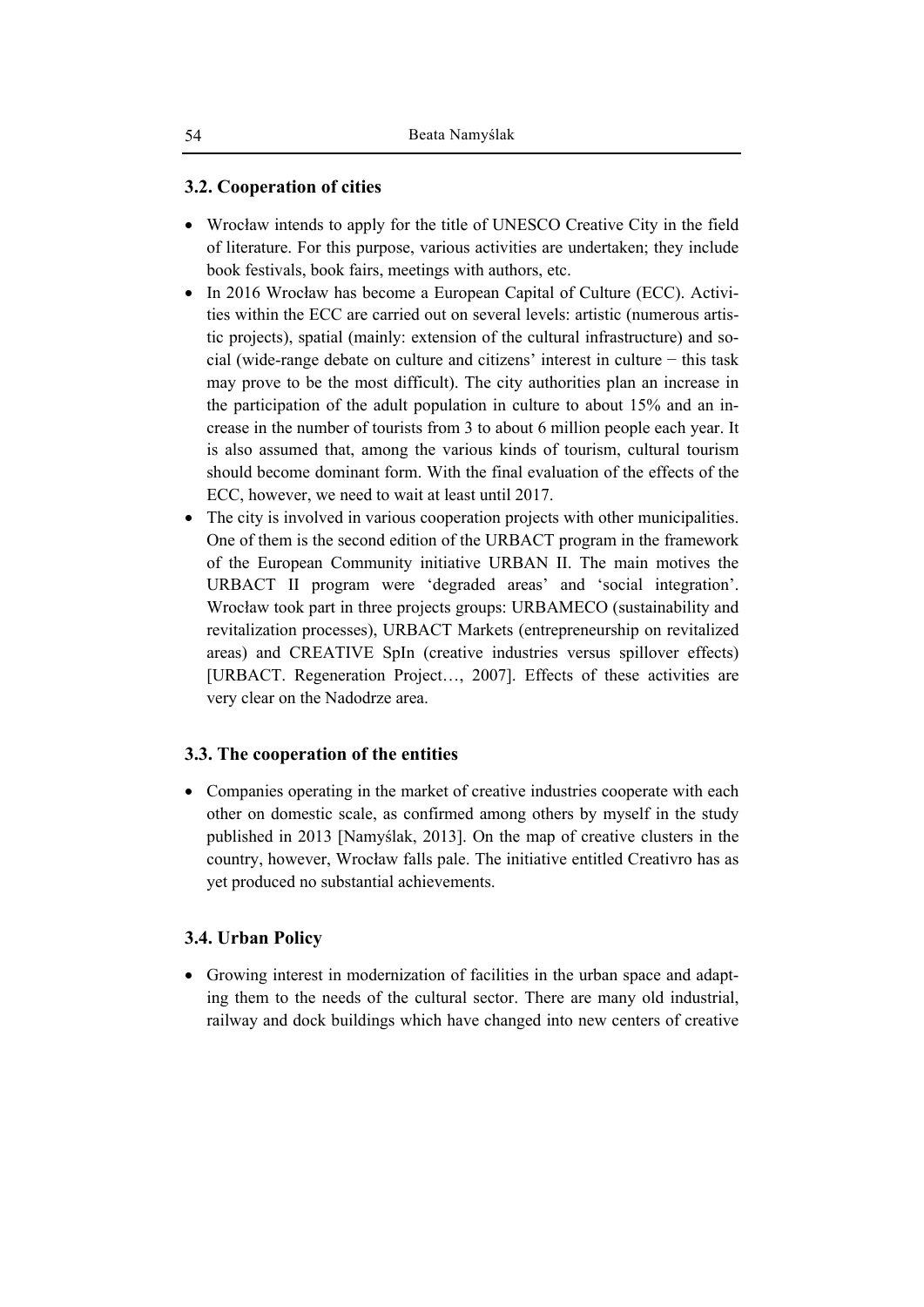activity such as: 'The Mieszczański Brewery' in the old brewery, 'Mediateka' – department of the city library and The Art Center 'WRO', both are in the old coffee roasting plant, also, 'The Modern Art Museum Wrocław' and the city archive, both are located in old air-raid shelters<sup>3</sup>. In some cases the revitalization of old, closed industrial buildings is connected with creating of recreational areas, such as pathways, bike paths and boulevards along the Odra waterfront.

The revitalization of the whole area is connected with the development of creative activity in the area of the Nadodrze. That area is considered as poor and devastated, but currently is undergoing significant changes. The plans for this area include raising the standard of living, while also changing the character of the district which should become the area suitable for craft and art. Also, they plan to form new identity of the dwellers by starting bottom-up initiatives such as debates with citizens, promotion of design, organization of cultural events and education.

# **3.5. Social actions**

 $\overline{a}$ 

- Authorities want to get attention of the representatives of creative activity. One of their initiatives is entitled '30 Creative People from Wrocław'. It is designed to promote 30 outstanding artists.
- In order to increase residents' interest in culture, Wrocław authorities introduced free entry to museums in Wrocław and they intensify the promotion of various events. The projects connected with the ECC 2016 are considered of great importance.
- Expansion of art school infrastructure at secondary and higher levels has a positive impact on increasing the number of students interested in that kind of learning.
- Surveys conducted by myself in 2012 allowed me to draw interesting conclusions on the involvement of citizens in creative-and-cultural activities. For example, only 21% of respondents equated the slogan 'Wrocław – Creative City' with creative activities, 14% respondents had participated in at least one artistic event in the last 10 years, 11% of respondents would like to run their own company in the field of creative activities (now or when retired). From

<sup>3</sup> Creative industries are located quite often in buildings of old big manufacturing plants. Future of these objects is not clear; probably part of them will be indicated for revitalization, some of them have been waiting for demolition.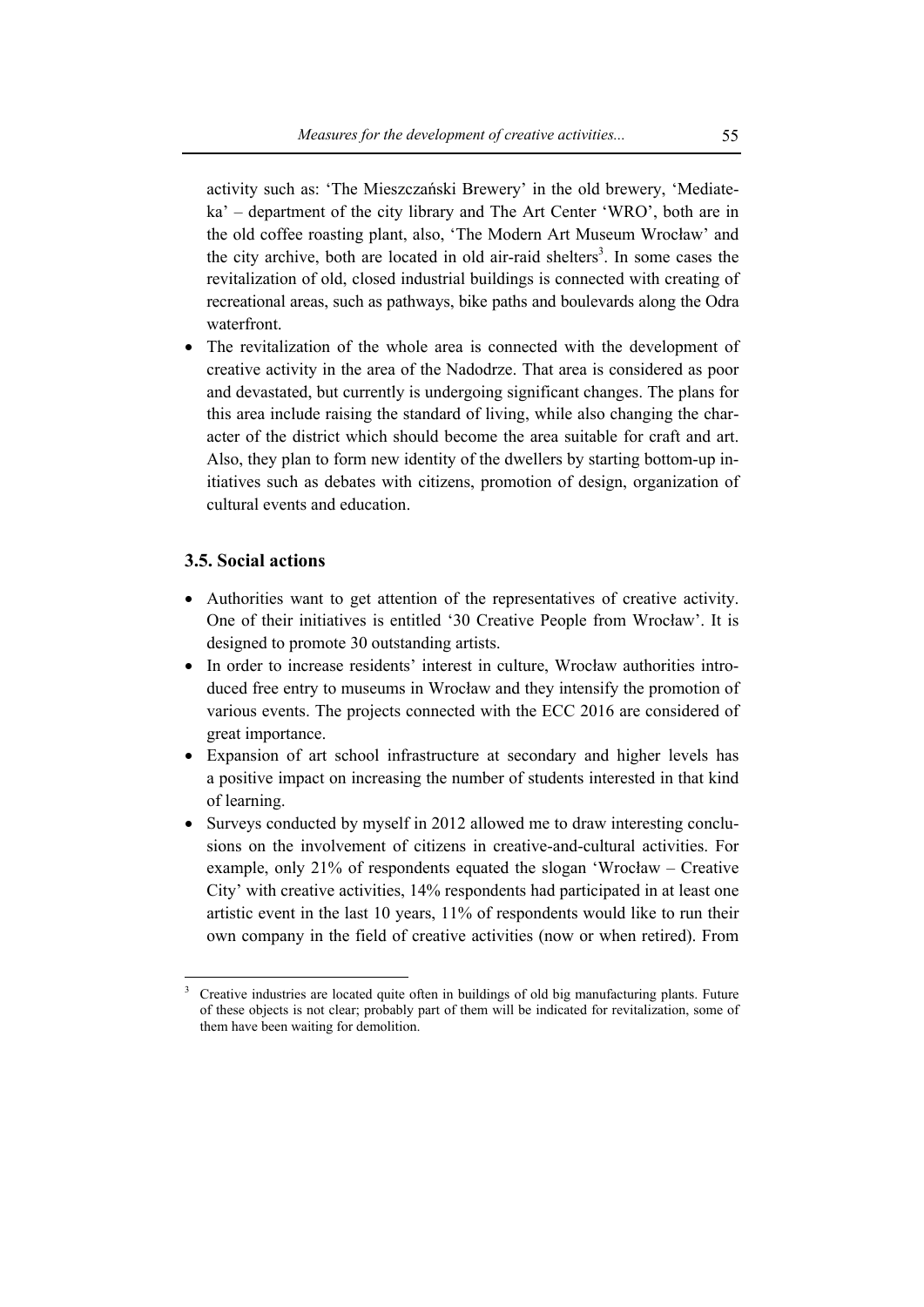the ECC, they mostly expected the increase in tourist traffic and better promotion of the city. Regarding the question 'What Wrocław should specialize in while enjoying the status of European Cultural Capital?', none of the answers gained significant advantage [Namyślak, 2013]. Based on the responses received in the course of the study, I assumed that there was still much to do in terms of increasing the awareness of creative activities in the city and in life.

# **3.6. Other activities**

- In spite of main advertising slogan ('Wrocław the meeting place'), Wrocław has got also others, such as: 'Wrocław − the creative city' and 'Wrocław − the smart city'. Moreover, the city has promoted in foreign media (e.g. "Times", CNN). Usually Wrocław is presented as the modern and successful city with many achievements (modern architecture, good developed services, many young people, etc.), ignoring the history and city resources (e.g. retained examples of modernism in architecture).
- The City of Wrocław has realized a few new investments in the culture sector: The National Music Forum (the modern complex of concert halls), new building of The Musical Theatre 'Capitol', new departments of the city libraries, new exhibitions/museums eg. "The Museum of Sir Thaddeus" presented the achievements of the European and Polish romanticism. In the place of the Wrocław Film Studio the Audiovisual Technology Centre (CeTa) was created. The CeTa is an innovative cultural facility working in the field of new visual technologies, primarily for use in cinematography.

### **Conclusions**

Nowadays, many cities look for a new image or brand for themselves – something new, based on which they could be more competitive/attractive city in comparison with others. Creative city is one such idea. According to the literature on the subject, creative city concentrates on the development of the creative knowledge sector, especially creative industries (e.g. publishing, new media, design, visual arts, crafts, film, music). The main purpose of the article was to present the activities supporting the development of creative industries carried out by selected European cities.

In recent years, more and more often urban centers decide to implement this type of action, which may involve the financial aspects, networking and clusters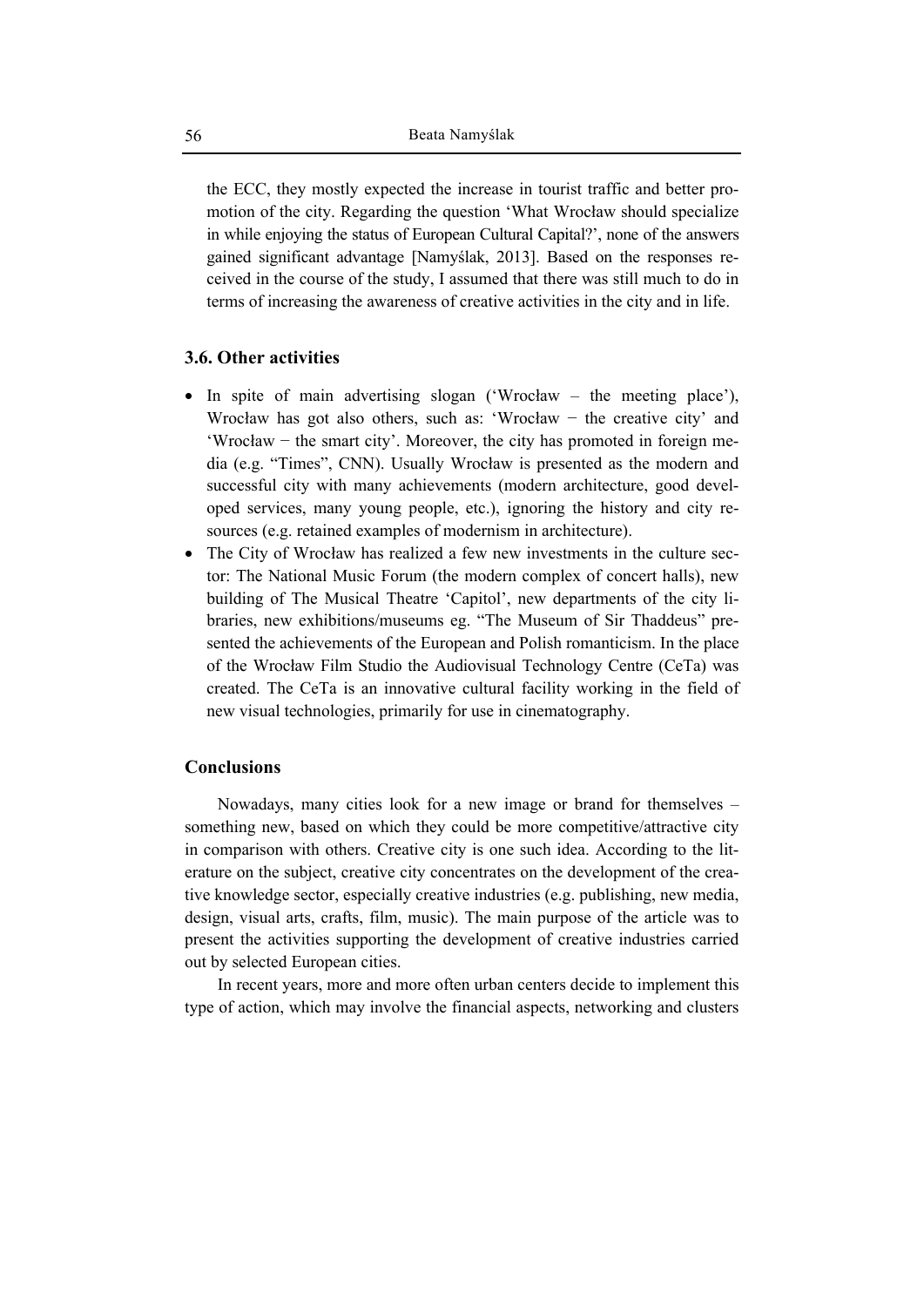of creative, social and urban policy, intensification of the processes of revitalization. Some projects can be implemented relatively quickly, such as integration into the international network of cities, others require long-term policy changes. The author considers the following:

- 1. Financial aid for entrepreneurs in the creative knowledge sector is very important. It stimulates the development both at national and local scale (e.g. lower tax rate, special tax rate for new entities).
- 2. An interesting idea is implementation of networking and clustering concepts. Although, more creative cities' networks usually have not enough financial resources to lead important activities. They play an advisory role. Creative clusters in turn have been becoming an important factor of city development. However, their presence is week and there is a need to build creative clusters to participate in city policy.
- 3. The processes of revitalization connected with the culture sector is quite modern; especially, establishing new museums in the place of old closed factories. In some cases, revitalization has also a positive impact on availability of dwellings and hotels.
- 4. Social activities (mentioned and others) are usually a component of city' long-term policy. This type of action encounters a lot of problems, that's why their effects are often not satisfied.

Wrocław is also on this path, pursuing a variety of goals related to the development of creative activity. The biggest achievements so far are connected with the construction of new objects of cultural activities and the number of meetings and cultural events. Completed projects for creative activity, involvement in networking and other promotional activities should receive positive evaluation. There are, however, negative aspects of policies implemented in Wrocław; they include lack of creative clusters on significant effects of the operation, shortage of activities in private entities, which could contribute to increasing the involvement of private entities especially among medium and large companies. Social activities are the most difficult to assess. We do not know whether people who were never interested in creative industries even notice social aspects of creativity. Maybe only those who showed their interest in culture are also interested in creative activities? In this regard, it is difficult to find a clear answer. The study conducted in 2012 did not include optimistic response. Certainly, we should expect more answers in 2017, when at least the statistics will show whether the organization of ECC in 2016 has brought positive results.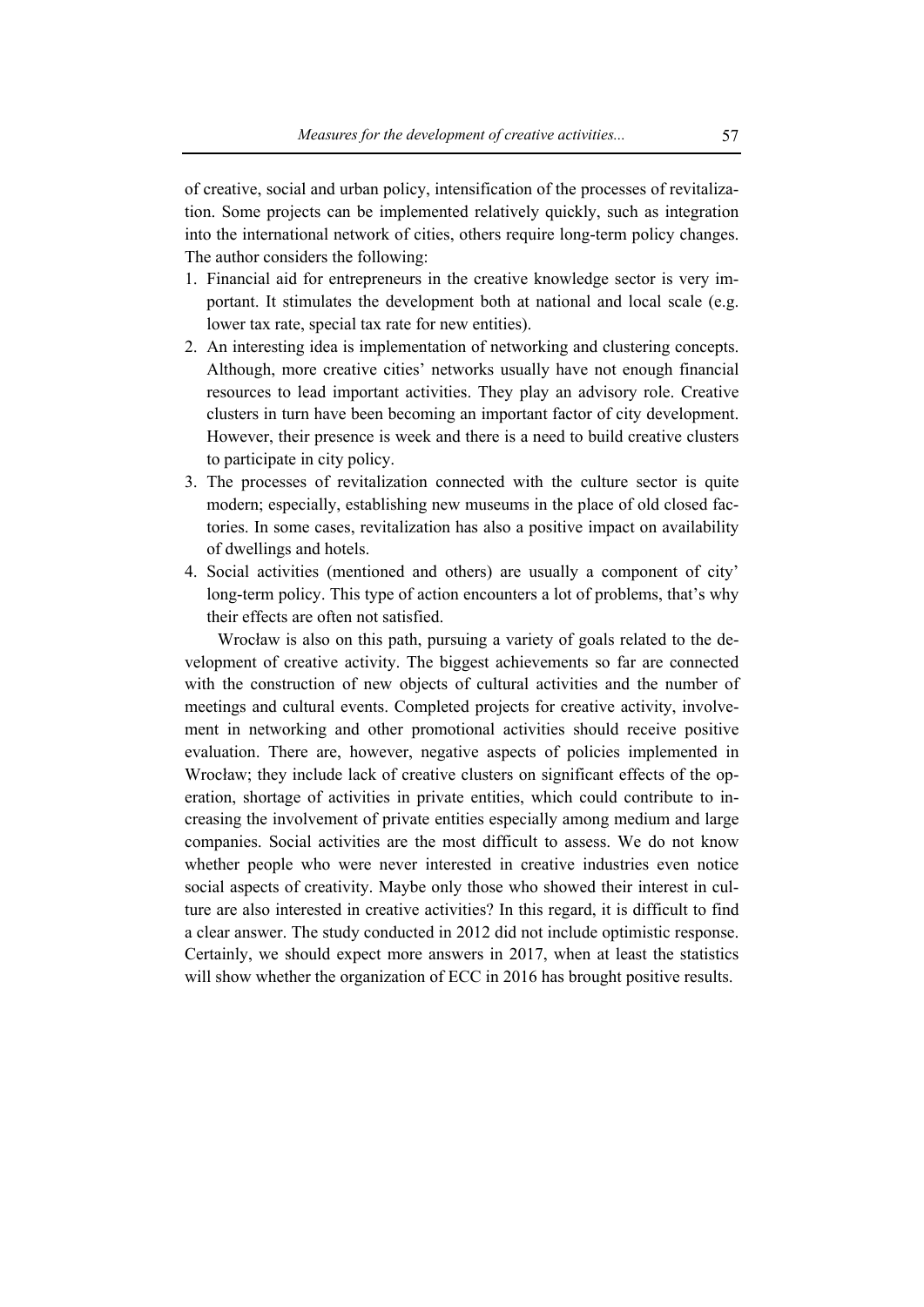### **References**

- Anholt S. (2007), *Competitive Identity: The New Brand Management of Nations, Cities and Regions*, Palgrave Macmillan, London.
- Bassett K., Griffiths R., Smith I. (2002), *Cultural Industries, Cultural Clusters and the City: The Example of Natural History Film-Making Cluster in Bristol*, "Geoforum", Vol. 33, pp. 165-177.
- Batten D.F. (1995), *Network Cities: Creative Urban Agglomerations for the 21<sup>st</sup> Century*, "Urban Studies", Vol. 32/2, pp. 313-327.
- *Benchmarking klastrów w Polsce. Raport z badania* (2013), Polska Agencja Rozwoju Przedsiębiorczości, Warszawa.
- Bradford N. (2004), *Creative Cities. Structured Policy Dialogue Backgrounder. Canadian Policy Research Network*; after: A. Karwińska (2009), *Społeczno-kulturowe uwarunkowania cech miasta kreatywnego. Możliwości budowania lokalnego "kapitału kreatywności"* [in:] A. Klasik (ed.), *Kreatywne miasto – kreatywna aglomeracja*, Wydawnictwo Akademii Ekonomicznej, Katowice, pp. 11-29.
- *Creative Cities Network UNESCO*, www.unesco.org/new/en/culture/themes/creativity/ creative-industries/creative-cities-network (accessed: 10.08.2016).
- Colomb C. (2012), *Pushing the Urban Frontier: Temporary Uses of Space, City Marketing, and the Creative City Discourse in 2000s in Berlin*, "Journal of Urban Affairs", Vol. 2/34, pp. 131-152.
- Comunian R. (2011), *Rethinking the Creative City: The Role of Complexity, Networks and Interactions in Urban Creative Economy*, "Urban Studies", Vol. 48, pp. 1157-1179.
- Darchen S., Tremblay D.G. (2015), *Policies for Creative Clusters: A Comparison between the Video Game Industries in Melbourne and Montreal*, "European Planning Studies", Vol. 23, Iss. 2, pp. 311-331.
- Department of Culture, Media and Sport (2001), *The Creative Industries Mapping Document. Government of the UK*, London, www.culture.gov.uk/global/publications/ archive\_2001 /ci\_mapping\_doc\_2001.htm (accessed: 17.03.2012).
- Edvinsson L. (2006), *Aspects on the City as a Knowledge Tool*, "Journal of Knowledge Management", Vol. 10/5, pp. 6-13.
- European Cluster Observatory, www.clusterobservatory.eu (accessed: 13.04.2012).
- Florida R. (2002), *The Rise of the Creative Class*, Basic Books, New York.
- Hall P. Sir (2000), *Creative Cities and Economic Development*, "Urban Studies", Vol. 37/4, pp. 639-649.
- Harvey D.C., Hawkins H., Thomas N. (2012), *Thinking Creative Clusters beyond the City: People, Places and Networks*, "Geoforum", Vol. 43/3, pp. 529-539.
- Heebels B., Aalst I. van (2010), *Creative Clusters in Berlin: Entrepreneurship and the Quality of Place in Prenzlauer Berg and Kreuzberg*, "Geografiska Annaler, B" Vol. 94/4, pp. 347-363.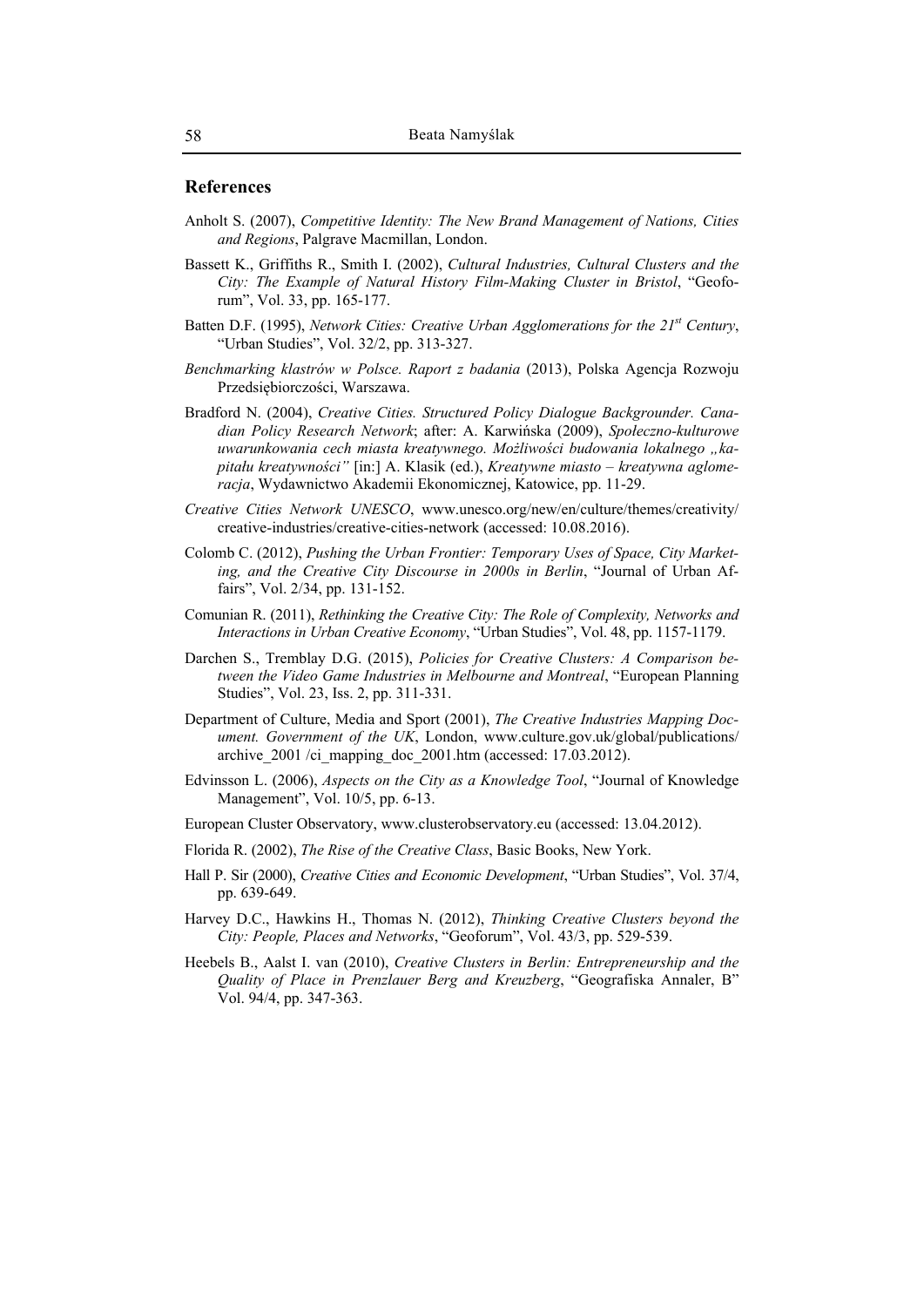- Hospers G.J. (2003), *Creative Cities: Breeding Places in the Knowledge Economy*, "Knowledge, Technology & Policy", Vol. 16/3, pp. 143-162.
- Jankowska B. (2012), *Koopetycja w klastrach kreatywnych. Przyczynek do teorii regulacji w gospodarce rynkowej*, Wydawnictwo Uniwersytetu Ekonomicznego, Poznań.
- Karwińska A. (2014), *Potencjał kulturowy społeczeństwa jako zasób rozwojowy*, "Zarządzanie Publiczne", nr 1, pp. 5-19.
- Klasik A. (2008), *Kreatywne i atrakcyjne miasta. Koncepcje i mechanizmy restrukturyzacji aglomeracji miejskich* [in:] A. Klasik (red.), *Kreatywna aglomeracja – potencjały, mechanizmy, aktywności. Podejścia metodologiczne*, Wydawnictwo Akademii Ekonomicznej, Katowice, pp. 41-65.
- Klemens B. (2012), *Polityka wspierania struktur klastrowych na poziomie Unii Europejskiej i Polski*, "Barometr Regionalny. Analizy i Prognozy", nr 2(28), pp. 2-32.
- Krätke S. (2004), *City of Talents? Berlin's Regional Economy, Socio-Spatial Fabric and "Worst Practise" Urban Governance*, "International Journal of Urban and Regional Research", Vol. 28.3, pp. 511-529.
- Landry C. (2000), *The Creative City: A Toolkit for Urban Innovators*, Earthscans Publications, London.
- Murzyn-Kupisz M. (2016), *Instytucje muzealne z perspektywy ekonomii kultury*, Muzeologia, t. 13, Universitas, Kraków.
- Namyślak B. (2013), *Działalności twórcze a rozwój miast. Przykład Wrocławia*, Rozprawy Naukowe Instytutu Geografii i Rozwoju Regionalnego, nr 30, Wydawnictwo Uniwerstytetu Wrocławskiego, Wrocław.
- Namyślak B. (2014), *Klastry kreatywne w Polsce. Ujęcie teoretyczne*, "Studia Miejskie", nr 16, pp. 181-192.
- Noga M. (2014), *Kultura a ekonomia*, CeDeWu, Warszawa.
- Pratt A.C. (2010), *Creative Cities: Tensions within and between Social, Cultural and Economic Development. A Critical Reading of the UK Experience*, "City, Culture and Society", Vol. 1(1), pp. 13-20.
- Smalec A. (2009), *Kreowanie marki regionu podstawą jego konkurencyjności* [in:] A. Klasik (ed.), *Kreatywne miasta i aglomeracje. Studia przypadków*, Wydawnictwo Akademii Ekonomicznej, Katowice, pp. 299-310.
- Szultka S., ed. (2012), *Klastry w sektorach kreatywnych motory rozwoju miast i regionów*, Polska Agencja Rozwoju Przedsiębiorczości, Warszawa.
- Throsby D. (2010), *Ekonomia i kultura*, Narodowe Centrum Kultury, Warszawa.
- Towse R. (2011), *Ekonomia kultury. Kompendium*, Narodowe Centrum Kultury, Warszawa.
- Tőrnqvist G. (1983), *Creativity and the Renewal of Regional Life* [in:] A. Buttimer (ed.), *Creativity and Context*, Lund Studies in Geography, Series B, No. 50, Gleerup, Lund, pp. 91-112.
- URBACT. Regeneration Project of the Former Commercial Routes Wrocław. URBAMECO − Final Conference, Lyon, 14-15.05.2007.